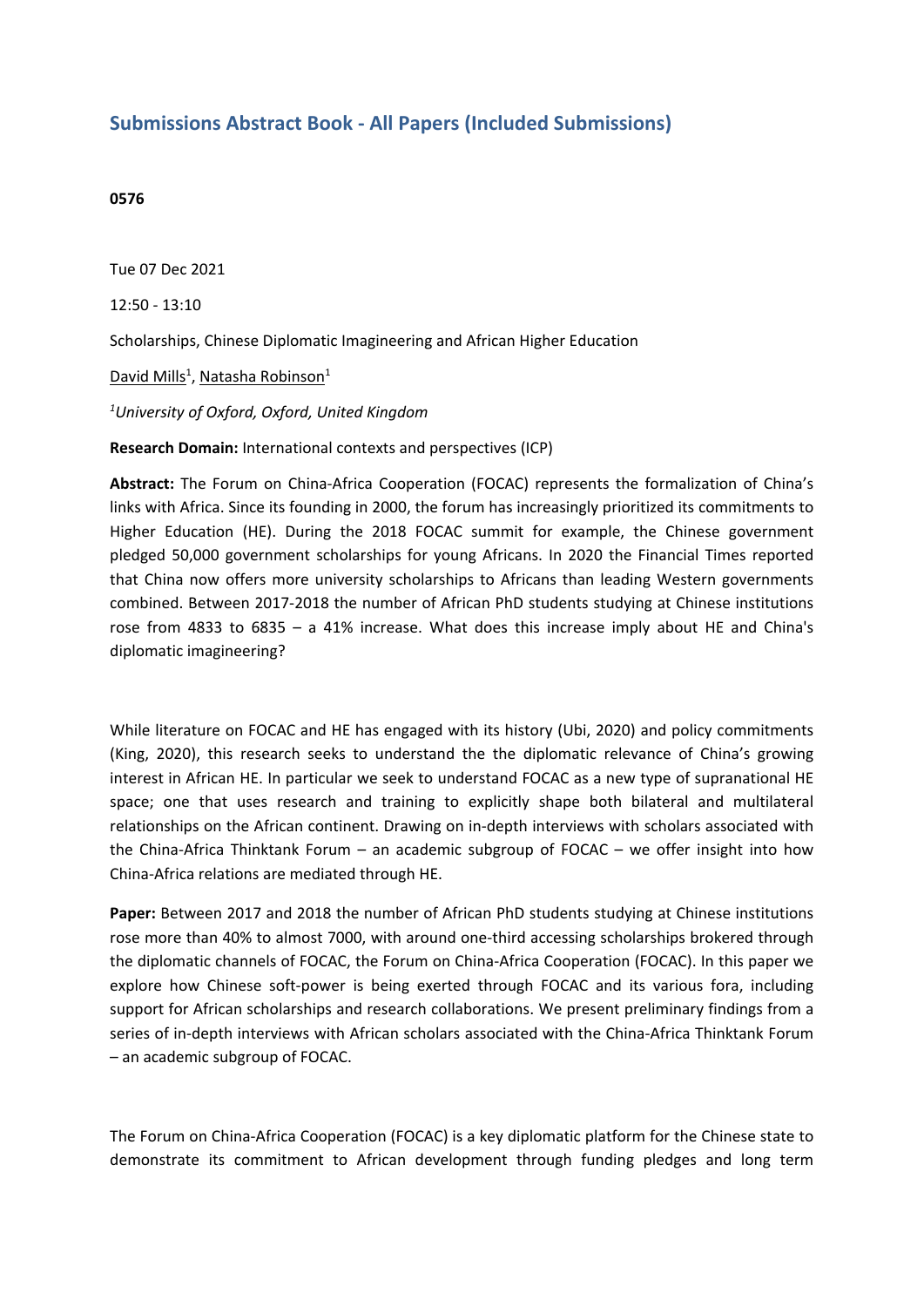investments. Founded in 2000, the forum has in recent years moved away from infrastructural projects to increasingly prioritize African higher education. During the 2018 FOCAC summit, for example, the Chinese government pledged 50,000 government scholarships for young Africans. In 2020 the Financial Times reported that China was now offering more university scholarships to African students than all the leading Western governments combined.

Existing literature on FOCAC's relationship to African Higher Education and HE focuses predominantly on its history (Ubi, 2020) and its policy commitments (King, 2020). This suggests that China-Africa relations are moving away from 'stadium diplomacy' towards <sup>a</sup> stronger 'people-to-people' engagement through cultural exchanges, research collaborations, and education and training. Whilst aware that China's influence on African HE is still relatively limited compared to that of existing Western donors, we suggest that FOCAC acts as an supranational discursive space that enables China to facilitate bilateral scholarship and funding agreements with African governments.

The role of higher education in facilitating soft-power diplomacy and soft power is well established (Knight, 2018). Assessing the extent to which China's discourse of 'people-to-people' engagement is actually reshaping African research cultures is underexplored, in part because this is <sup>a</sup> new development, and partly because detailed data on student demographics and funding commitments is difficult to access. One exception to this is Lefifi and Kiala's (2021) research on FOCAC and human capital development in Africa. Their findings highlight how four African countries (Ethiopia, Nigeria, Rwanda and Cabo Verde) are developing their ties with China through scholarships, academiaindustry linkages (eg support for Nigeria's space sector) and university expansion.

Through in-depth interviews with more than <sup>a</sup> dozen African scholars closely associated with the China-Africa Think Tanks Forum, we triangulate their different perspectives and views on FOCAC's discursive influence, and explore the role of these researchers in building and mediating diplomatic ties. The China-Africa Think Tanks Forum was established by the Institute of African Studies at Zhejiang Normal University and was officially incorporated into the framework of the FOCAC in 2012. This has become <sup>a</sup> platform for high level dialogue and communication between China and Africa, bringing together diplomats, academics, think tanks, entrepreneurs and media actors. It therefore represents an unusually influential diplomatic space for African higher education advocacy.

The academics that we interviewed were all recognized by the China-Africa Think Tanks Forum as FOCAC 'scholars'. They had all conducted research in some way on China-Africa relations, and had previously presented their work at the Think Tanks Forum. Most were based at African research organisations or NGOs, including several in South Africa, whilst three were based at Zhejiang Normal University, which has <sup>a</sup> pivotal policy role in supporting and guiding FOCAC.

Different themes emerged from our interviews, depending on the histories and interests of the African countries concerned. Some FOCAC scholars saw themselves as academic champions for their governments, facilitating diplomatic understandings and brokering funding conversations. Others were explicit about promoting Chinese interests, presenting China as <sup>a</sup> development 'alternative' to Western donors. A few were more wary of China's growing influence through FOCAC, and called for African governments to be assertive in their negotiations. South Africa stands out for high levels of policy engagement through its many think-tanks, but its students show little interest in studying in China, possibly because of the quality of its own HE systems, but also because it has stronger access to international academic networks.